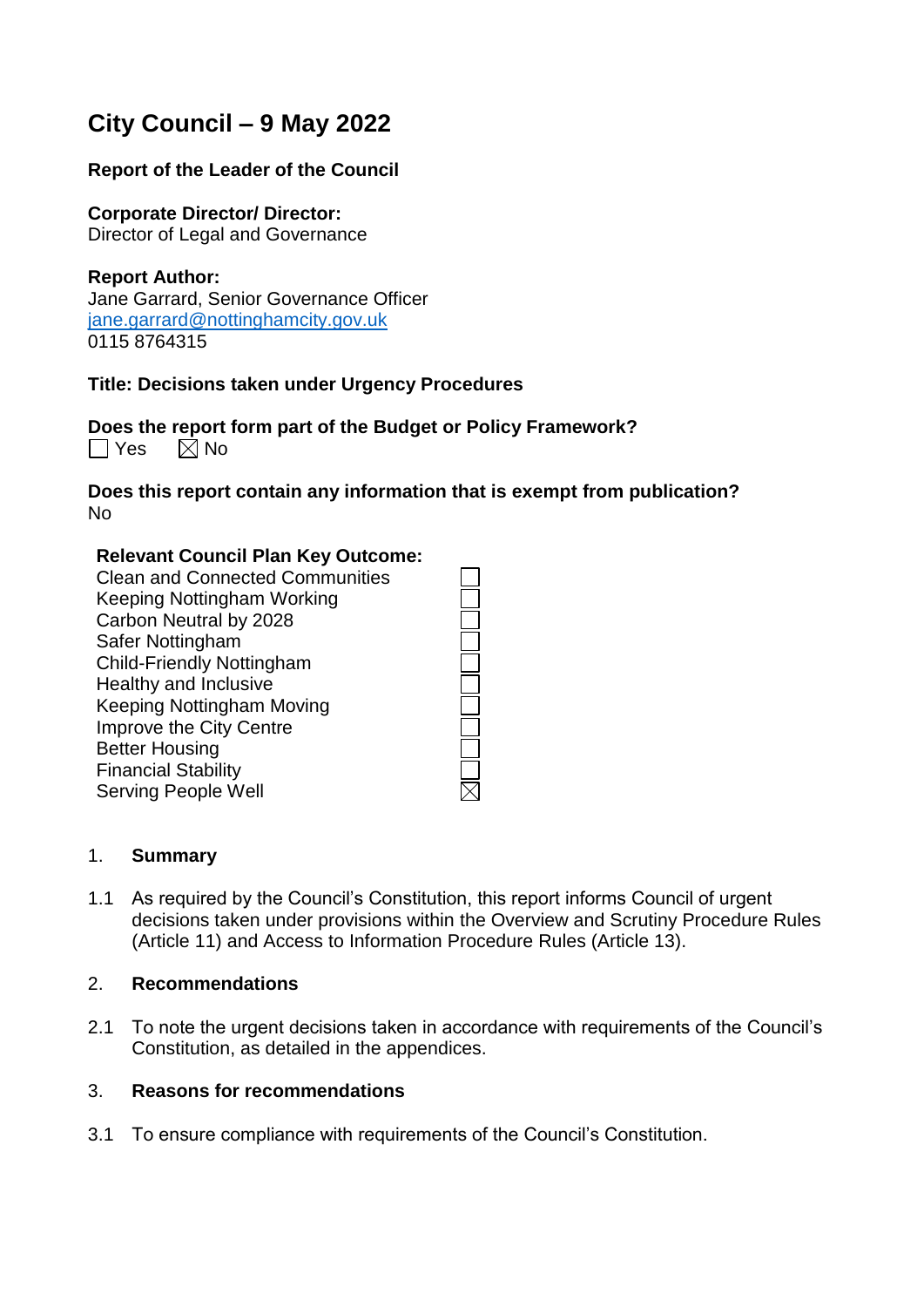## 4. **Other options considered in making recommendations**

4.1 None. It is a Constitutional requirement that Council is informed of urgent decisions taken under provisions within the Overview and Scrutiny Procedure Rules (Article 11) and Access to Information Procedure Rules (Article 13).

## 5. **Consideration of Risk**

5.1 Consideration of the risks associated with the decisions referred to in this report were published as part of each of those decisions.

## 6. **Background (including outcomes of consultation)**

6.1 Decisions taken under the Call-in and Urgency provisions of the Overview and Scrutiny Procedure Rules

The Call-in procedure set out in Article 11 of the Council's Constitution does not apply where the decision taken is urgent. A decision is urgent if any delay likely to be caused by the Call-in process would seriously prejudice the Council's or the public's interests. The urgency provisions require the Chair of the Overview and Scrutiny Committee (or in the absence of the Chair, one of the Vice-Chairs; or in the absence of all three, the Chief Executive) to agree that the decision proposed is reasonable in all the circumstances and that the reasons for urgency are valid. The Constitution requires that decisions taken under these urgency provisions are reported to the next meeting of the Standards and Governance Committee and Full Council.

6.2 Decisions taken under the Special Urgency provisions of the Access to Information Procedure Rules

Where it is impracticable to give at least five clear working days notice that a Key Decision is going to be made, a Key Decision may only be made in accordance with the Special Urgency provisions set out in the Access to Information Procedure Rules (Article 13 of the Council's Constitution). The Special Urgency provisions require agreement from the Chair of the Overview and Scrutiny Committee (or in the absence of the Chair, the Lord Mayor as Chair of Council; or in the absence of both, the Sheriff as Vice Chair of Council) that the decision is urgent and cannot reasonably be deferred. The Constitution requires that decisions taken under these urgency provisions are reported to the Standards and Governance Committee and Full Council.

## 7. **Finance colleague comments (including implications and value for money)**

7.1 Comments from Finance colleagues in relation to the decisions referred to in this report were published as part of each of those decisions.

## 8. **Legal colleague comments**

8.1 Comments from Legal colleagues in relation to the decisions referred to in this report were published as part of each of those decisions.

## 9. **Other relevant comments**

9.1 None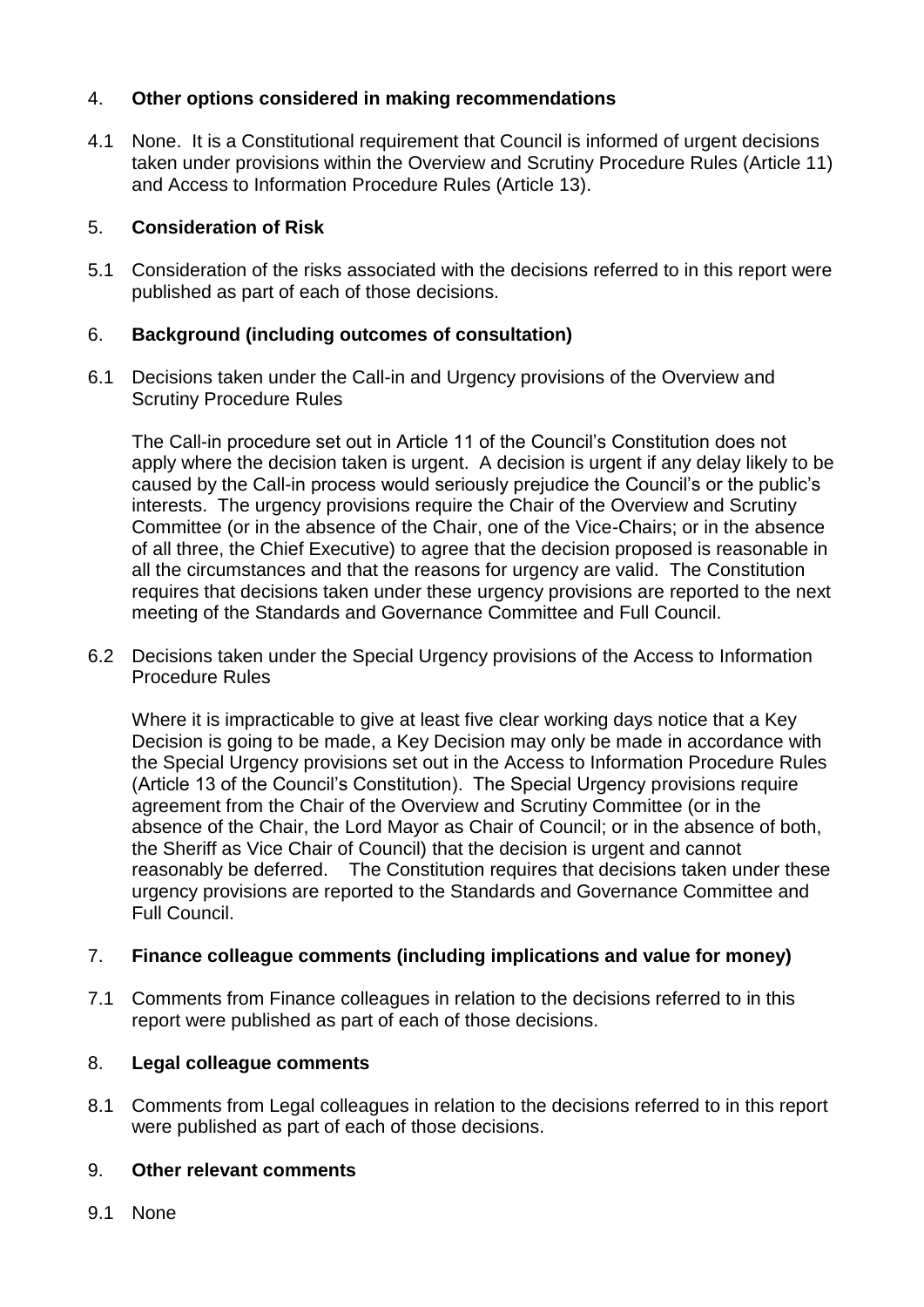## 10. **Crime and Disorder Implications (If Applicable)**

10.1 Where applicable, details of the crime and disorder implications of the decisions referred to in this report were published as part of each of those decisions.

## 11. **Social value considerations (If Applicable)**

11.1 Where applicable, details of the social value considerations of the decisions referred to in this report were published as part of each of those decisions.

## 12. **Regard to the NHS Constitution (If Applicable)**

12.1 Where applicable, details of the social value considerations of the decisions referred to in this report were published as part of each of those decisions.

## 13. **Equality Impact Assessment (EIA)**

13.1 Where required, Equality Impact Assessments were published alongside each decision referred to in the report.

## 14. **Data Protection Impact Assessment (DPIA)**

14.1 Where required, the data protection impact of the decisions referred to in this report was assessed and, where appropriate, details published as part of each of those decisions.

## 15. **Carbon Impact Assessment (CIA)**

15.1 Where required, the carbon impact of the decisions referred to in this report was assessed and, where appropriate, details published as part of each of those decisions.

## 16. **List of background papers relied upon in writing this report (not including published documents or confidential or exempt information)**

16.1 None

## 17. **Published documents referred to in this report**

- 17.1 Nottingham City Council Constitution
- 17.2 The committee reports and minutes, and delegated decisions referred to in this report, as published on the Nottingham City Council website.

**Councillor David Mellen Leader of the Council**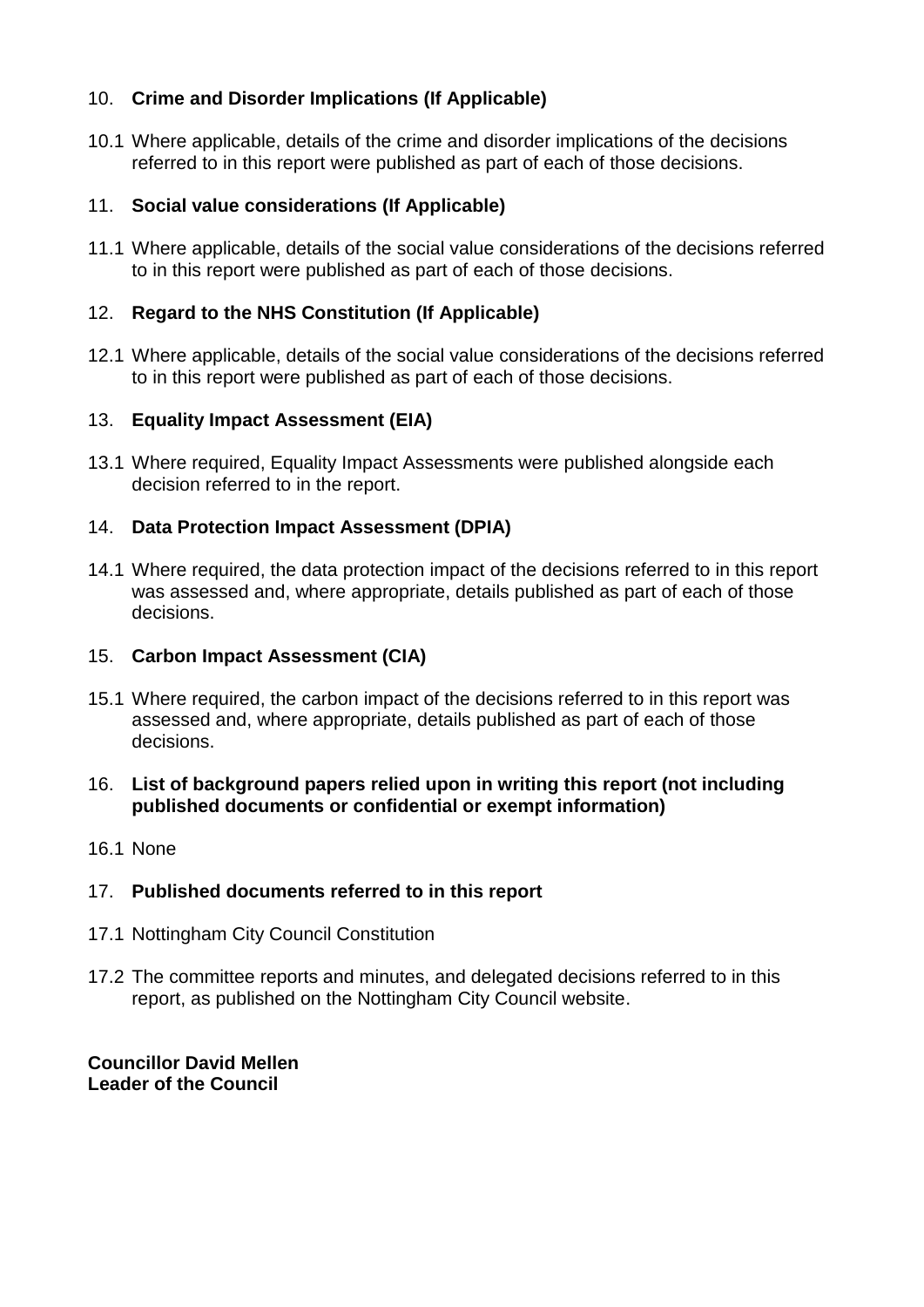# **Appendix 1 - Decisions taken under the Call-in and Urgency provisions of the Overview and Scrutiny Procedure Rules**

| <b>Decision</b><br><b>Reference</b>                           | Date of<br><b>Decision</b> | <b>Subject</b>                                          | <b>Decision Taker</b>                                   | <b>Consultee on</b><br><b>Urgency</b>             | <b>Reason for Urgency</b>                         |
|---------------------------------------------------------------|----------------------------|---------------------------------------------------------|---------------------------------------------------------|---------------------------------------------------|---------------------------------------------------|
| <b>Executive</b><br><b>Board</b><br><b>Minute</b><br>Ref: 126 | 22 March<br>2022           | <b>Highways Delivery</b><br>Options                     | <b>Executive Board</b>                                  | Chair of<br>Overview and<br>Scrutiny<br>Committee | Exempt                                            |
| DD4582                                                        | 30 March<br>2022           | Procurement of<br>Mailroom Inbound<br><b>Services</b>   | Portfolio Holder for<br>Finance and<br><b>Resources</b> | Chair of<br>Overview and<br>Scrutiny<br>Committee | The current contract expired on 31<br>March 2022. |
| DD4607                                                        | 19 April<br>2022           | <b>Supporting Families</b><br><b>Programme Staffing</b> | Leader of the<br>Council                                | Chair of<br>Overview and<br>Scrutiny<br>Committee | The grant had to be accepted by<br>22 April 2022. |